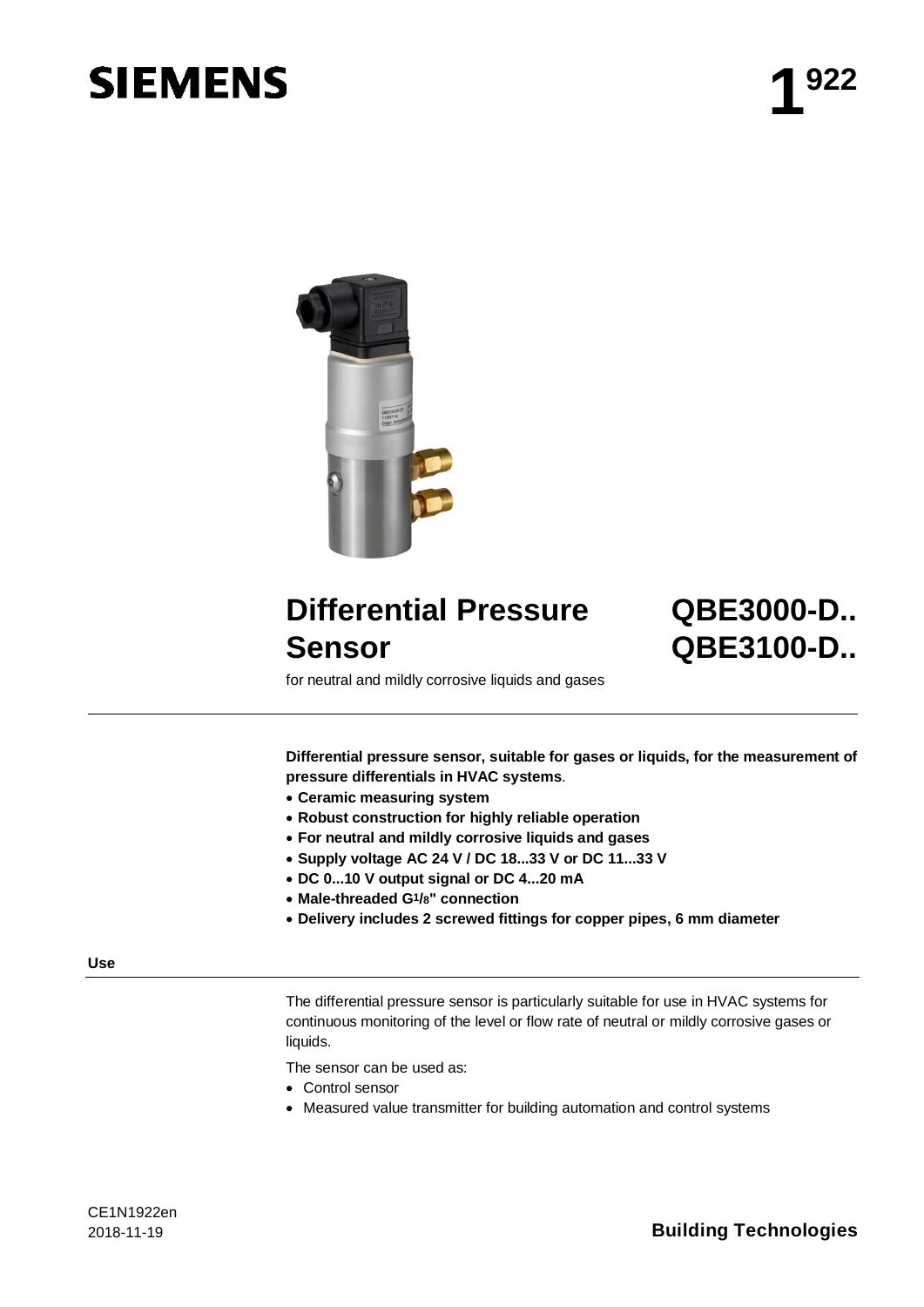#### **Type summary**

| Type                | Article number | Pressure range |       | Output signal |
|---------------------|----------------|----------------|-------|---------------|
|                     |                | [bar]          | [MPa] |               |
| QBE3000-D1          | S55720-S173    | 01             | 00.10 | DC 010 V      |
| <b>QBE3000-D1.6</b> | S55720-S174    | 01.6           | 00.16 | DC 010 V      |
| QBE3000-D2.5        | S55720-S175    | 02.5           | 00.25 | DC 010 V      |
| <b>QBE3000-D4</b>   | S55720-S176    | 04             | 00.40 | DC 010 V      |
| <b>QBE3000-D6</b>   | S55720-S186    | 06             | 00.60 | DC 010 V      |
| <b>QBE3000-D10</b>  | S55720-S177    | 010            | 01    | DC 010 V      |
| <b>QBE3000-D16</b>  | S55720-S178    | 016            | 01.6  | DC 010 V      |
| QBE3100-D1          | S55720-S179    | 01             | 00.10 | DC 420 mA     |
| <b>QBE3100-D1.6</b> | S55720-S180    | 01.6           | 00.16 | DC 420 mA     |
| QBE3100-D2.5        | S55720-S181    | 02.5           | 00.25 | DC 420 mA     |
| <b>QBE3100-D4</b>   | S55720-S182    | 04             | 00.40 | DC 420 mA     |
| <b>QBE3100-D6</b>   | S55720-S187    | 06             | 00.60 | DC 420 mA     |
| QBE3100-D10         | S55720-S183    | 010            | 01    | DC 420 mA     |
| QBE3100-D16         | S55720-S184    | 016            | 01.6  | DC $420$ mA   |

#### **Ordering and delivery**

When ordering, please specify the quantity, product name and type code. *Example:* **1 differential pressure sensor QBE3000-D1** A suitable fixing bracket is supplied with the sensor.

Any accessories required must be ordered separately.

#### **Compatibility**

Differential pressure sensors can be used in conjunction with all devices or systems capable of processing the DC 0...10 V or DC 4...20 mA output signal.

#### **Technology**

The pressure to be monitored acts on a ceramic sensor element. The ceramic element has the following significant advantages

- · Very low susceptibility to temperature
- Resistance to high temperature
- No mechanical ageing or creepage

The sensor signal is linearised, temperature-compensated and amplified by the sensor electronics.

#### **Mechanical design**

The differential pressure sensor comprises the following:

- Sensor cover with DIN 175301-803-A connecting cable and gland
- Pressure sensor casing with ceramic element, screw connections and burglarproof screw
- Printed circuit board
- Pressure connections G<sup>1/2</sup><sup>"</sup>, external threaded with unscrewed fittings for copper pipe, 6 mm diameter
- Fixing bracket, enclosed loose, with sensor
- Plug DIN 175301-803-A unattached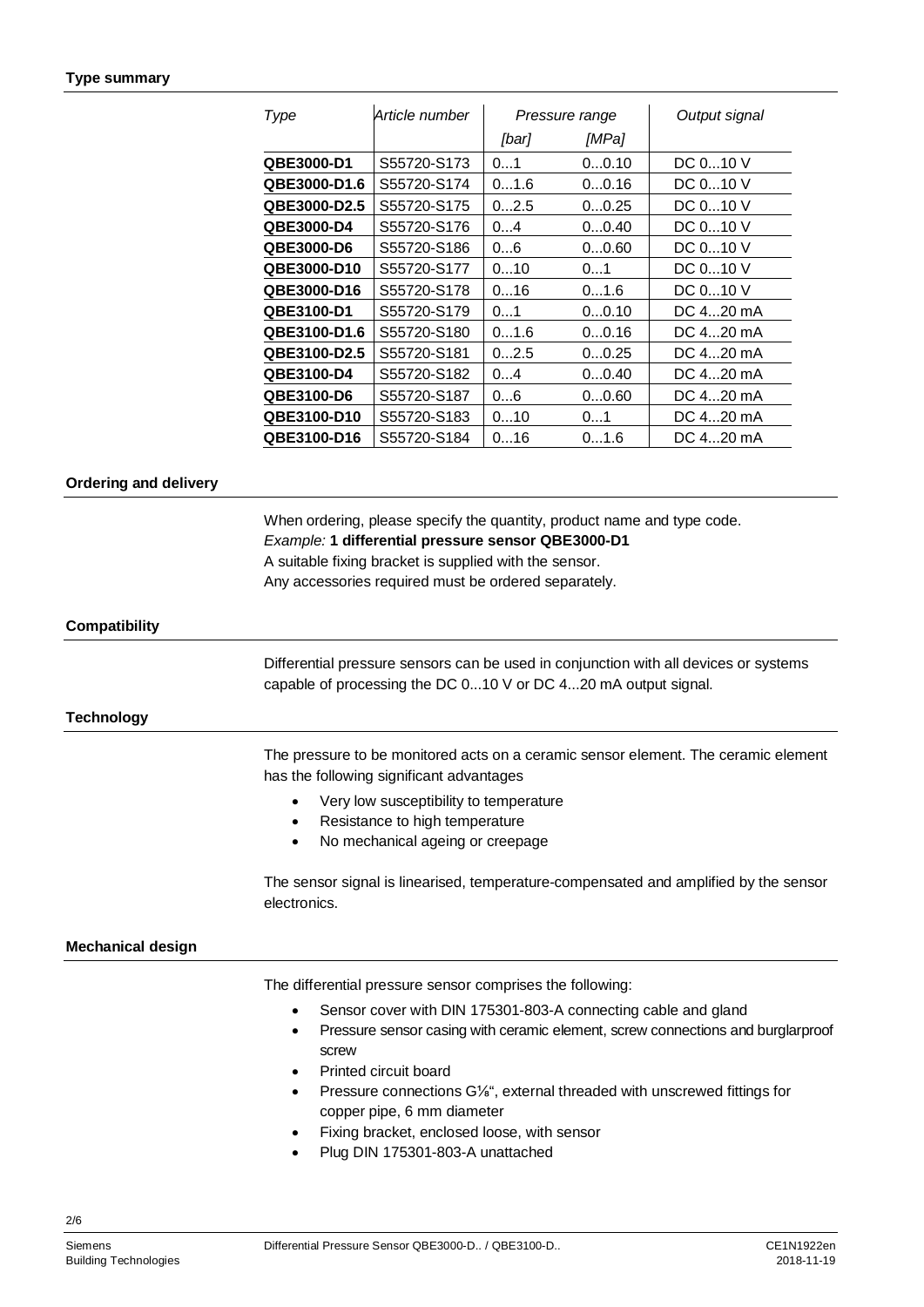**AQB2002** Mounting kit for remote mounting with 1 m copper capillary line, both ends prefabricated ready for connection. Thread adapters and terminal nuts made of brass. Pressure connection with G⅛" or G½" outer threading.



| <b>Mounting</b>         | Mounting instructions are enclosed with the differential pressure sensor.<br>It can be connected directly with $G1/s$ " screwed fittings. Special precautions must be<br>taken on site when mounting the sensors to ensure airtight screw connections.                                                                                                      |                                                                                                                                                                                                                                                                                                                                                              |  |
|-------------------------|-------------------------------------------------------------------------------------------------------------------------------------------------------------------------------------------------------------------------------------------------------------------------------------------------------------------------------------------------------------|--------------------------------------------------------------------------------------------------------------------------------------------------------------------------------------------------------------------------------------------------------------------------------------------------------------------------------------------------------------|--|
| Recommended<br>measures | Use standard T-fittings or drill and de-bur measuring holes, each 5 mm diameter, for<br>the pressure tapping points (A).<br>An isolating bypass (5) can be fitted, to avoid overloading the pressure sensor on one<br>side while making adjustments.<br>For inspection purposes, measuring circuits can be fitted with a measuring-T at the<br>sensor head. |                                                                                                                                                                                                                                                                                                                                                              |  |
| Important note          | Mounting for use with liquids:<br>Always mount the sensor lower than the pressure measuring points<br>Mount on a vibration-free surface<br>Always evacuate the system<br>Supply<br>Ē<br>5<br>max<br>Key:<br>Measuring holes<br>Α<br>1<br><b>Isolating valves</b><br>$\overline{2}$<br>T-joints<br>Connection pieces (from mounting kit AQB2002)<br>3        | Return<br>P <sub>2</sub><br>QBE-DP                                                                                                                                                                                                                                                                                                                           |  |
| Remote mounting         | Copper pipes (from mounting kit AQB2002)<br>4<br>Isolating bypass<br>5                                                                                                                                                                                                                                                                                      | For remote mounting, the sensor can be operated together with the AQB pressure<br>mounting kit in ambient temperatures of up to 70 °C for medium temperatures of up to<br>180 °C. Care must be taken in this case to ensure that the cooling efficiency of the<br>copper pipe is not reduced by additional heat sources or by restrictions to the air circu- |  |

lation.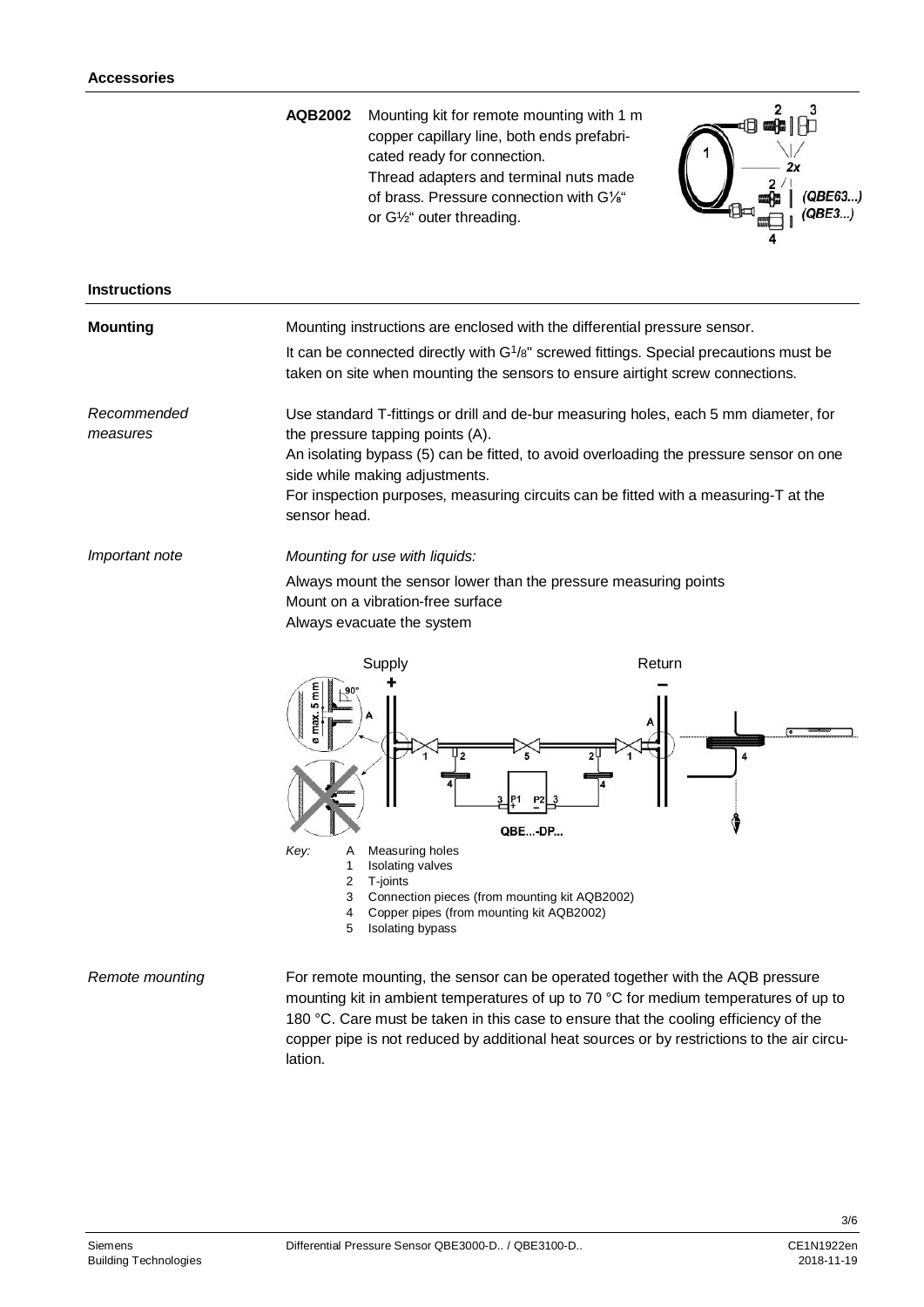## **Disposal**



The device is considered an electronic device for disposal in accordance with the European Guidelines and may not be disposed of as domestic garbage.

- · Dispose of the device via the channels provided for this purpose.
- · Comply with all local and currently applicable laws and regulations.

#### **Technical data**

|                      | Power supply                           | Low voltage (SELV)                                                                    |  |
|----------------------|----------------------------------------|---------------------------------------------------------------------------------------|--|
|                      | Operating voltage QBE3000-D            | AC 24 V ± 15 %, 50/60 Hz or DC 1833 V                                                 |  |
|                      | Power consumpt. (at nom. pressure)     | $<$ 5 mA at AC 24 V                                                                   |  |
|                      | Operating voltage QBE3100-D            | DC 1133 V                                                                             |  |
|                      | Power consumpt. (at nom. pressure)     | $<$ 20 mA                                                                             |  |
|                      | Frequency                              | 50/60 Hz at AC 24 V                                                                   |  |
|                      | External supply line protection        | Fuse slow max. 10 A                                                                   |  |
|                      |                                        | or<br>Circuit breaker max, 13 A<br>Characteristic B, C, D according to EN 60898<br>or |  |
|                      |                                        | Power source with current limitation of max. 10 A                                     |  |
|                      | Output signal                          | Short-circuit proof and proof polarity reversal                                       |  |
|                      | QBE3000-D                              | DC 010 V                                                                              |  |
|                      | Working resistance                     | $>10 k\Omega$                                                                         |  |
|                      | QBE3100-D<br>Working resistance        | DC 420 mA<br>Power supply - 11 V<br>[Ohm]<br>0.02A                                    |  |
| Product data         | Differential pressure range            | Refer to "Type summary"                                                               |  |
|                      | Measuring element                      | Ceramic                                                                               |  |
|                      | Measuring accuracy                     | Factory calibrated                                                                    |  |
|                      | Sum of linearity, hysteresis           |                                                                                       |  |
|                      | and repeatability                      | $< \pm 0.5$ % FS<br>$(FS = Full Scale)$                                               |  |
|                      | Zero point, Full scale                 | <±0.4 % FS                                                                            |  |
|                      | TC zero point                          | $<\pm 0.04$ % FS/K                                                                    |  |
|                      | TC sensitivity                         | <±0.015 % FS/K                                                                        |  |
|                      | Long-term stability DIN EN 60770       | $±0.5%$ FS                                                                            |  |
|                      | Resolution                             | 0.1 % FS                                                                              |  |
|                      | Overload on one side P1 / P2           | $\leq$ 2 x nominal pressure                                                           |  |
|                      | System pressure at nom. pressure range | (simultaneous P1 and P2)                                                              |  |
|                      | $\leq 6$ bar                           | 25 bar                                                                                |  |
|                      | $\geq 10$ bar                          | 50 bar                                                                                |  |
|                      | <b>Bursting pressure</b>               | $1.5 \times$ system pressure                                                          |  |
|                      | Dynamic response:                      |                                                                                       |  |
|                      | Response time                          | <5 ms                                                                                 |  |
|                      | Load alternation                       | <50 Hz                                                                                |  |
|                      | Suitable media                         | Air, mildly corrosive gases, liquids                                                  |  |
|                      | Admissible temperature of medium       | $-1585 °C$                                                                            |  |
|                      | Maintenance                            | No maintenance required                                                               |  |
| Degree of protection | Protection degree of housing           | IP65 according to EN 60529, mounted and tightened                                     |  |
|                      | Protection class                       | III according to EN 60730-1                                                           |  |
| Connections          | Connecting cable                       | Plug DIN EN 175301-803-A, plug with seals and PG9                                     |  |
|                      |                                        | cable glands included                                                                 |  |
|                      | Pressure connections                   | Male-threaded G1/8", With screwded fittings for<br>copper pipes, 6 mm diameter        |  |
|                      |                                        |                                                                                       |  |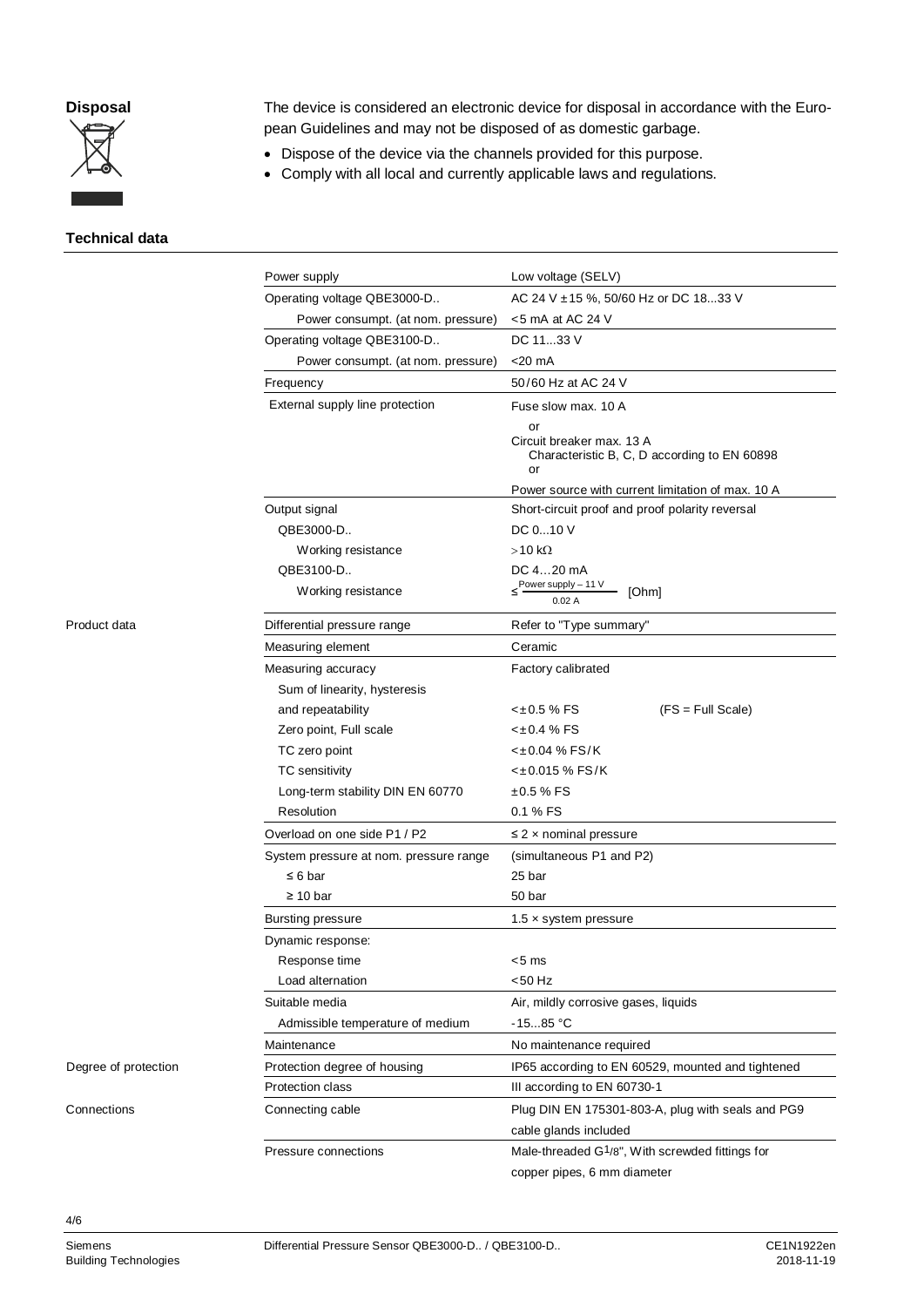| Mountings                       | Mounting bracket                                                                                 | For mounting in ducts, on walls or ceilings, in contr.panels |  |
|---------------------------------|--------------------------------------------------------------------------------------------------|--------------------------------------------------------------|--|
|                                 | Orientation                                                                                      | Any (factory-calibrated with pressure connections at         |  |
|                                 |                                                                                                  | bottom)                                                      |  |
| <b>Environmental conditions</b> | Perm. ambient temperature                                                                        |                                                              |  |
|                                 | Operation                                                                                        | $-1585 °C$                                                   |  |
|                                 | Storage/Transport                                                                                | $-4085 °C$                                                   |  |
|                                 | Perm. ambient humidity                                                                           | <90 % r. h. (non-condensing)                                 |  |
| Directives and Standards        | Product standard                                                                                 | EN-61326-1                                                   |  |
|                                 |                                                                                                  | Electrical equipment for measurement, control and la-        |  |
|                                 |                                                                                                  | boratory use.                                                |  |
|                                 | EU Conformity (CE)                                                                               | CA1T1923xx <sup>"</sup>                                      |  |
|                                 | <b>RCM Conformity</b>                                                                            | 8000078879*)                                                 |  |
| Environmental compatibility     | The product environmental declaration CE1E1922*) contains data on environmentally compatible     |                                                              |  |
|                                 | product design and assessments (RoHS compliance, materials composition, packaging, environmental |                                                              |  |
|                                 | benefit, disposal).                                                                              |                                                              |  |
| Materials                       | Pressure casing, cover                                                                           | Aluminium (AlMgSi1)                                          |  |
|                                 | Parts in contact with medium                                                                     | Stainless steel 1.4305 / AISI 303, ceramic element,          |  |
|                                 |                                                                                                  | CuZn nickel plated                                           |  |
|                                 | Sealant                                                                                          | FPM (fluoroelastomer)                                        |  |
|                                 | Mounting bracket                                                                                 | Stainless steel (1.4305)                                     |  |
|                                 | Mounting kit AQB2002                                                                             | See "Accessories"                                            |  |
| Weight                          | Differential Pressure Sensor                                                                     | 545 g                                                        |  |
|                                 | Including accessories and packaging                                                              | 660 g                                                        |  |
|                                 | *) The documents can be downloaded from http://siemens.com/bt/download.                          |                                                              |  |

### **Connection terminals**



IN G Operating voltage AC 24 V or DC 18...33 V or DC 11...33 V<br>OUT U Output signal DC 0...10 V (reference point GND)

- Output signal DC 0...10 V (reference point GND)
- I Output signal DC 4...20 mA
- GND G0 Ground